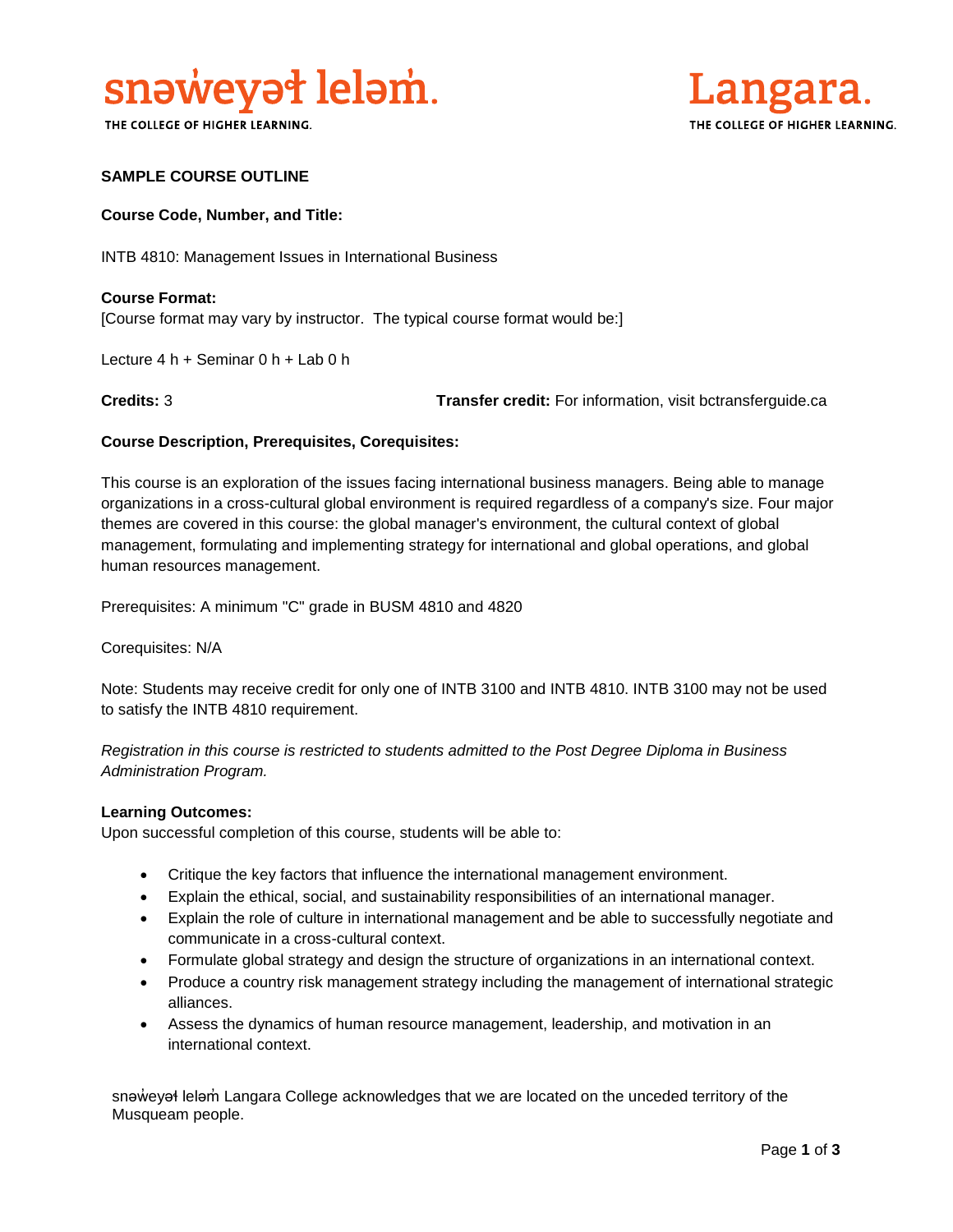# snaweyat lelam.

THE COLLEGE OF HIGHER LEARNING.

 Demonstrate creative thinking and problem solving skills; develop interpersonal and intercultural skills; improve oral and listening skills.

## **Instructor(s): TBA Office: TBA Phone: 604 323 XXXX Email: TBA**

#### **Office Hours: TBA**

### **Textbook and Course Materials:**

[Textbook selection may vary by instructor. An example of texts and course materials for this course might be:}

Deresky, Helen. "International Management: Managing across borders and cultures", 9<sup>th</sup> edition. Prentice Hall. 2017.

Note: *This course may use an electronic (online) instructional resource that is located outside of Canada*  for mandatory graded class work. You may be required to enter personal information, such as your name *and email address, to log in to this resource. This means that your personal information could be stored on servers located outside of Canada and may be accessed by U.S. authorities, subject to federal laws. Where possible, you may log in with an email pseudonym as long as you provide the pseudonym to me so I can identify you when reviewing your class work.* 

#### **Assessments and Weighting:**

**Final Exam** 30% **Other Assessments %** (An example of other assessments might be:) %

Midterm Exam: 20% Assignments: 20% Project (group): 20% Participation: 10%

Additional Information

Number of assignments: 4 individual + 1 group project

Participation format: In-class cases with discussion and presentations

Number and type of writing assignments: 5

Proportion of individual and group work: Individual: 80% Group: 20%

*This generic outline is for planning purposes only.*